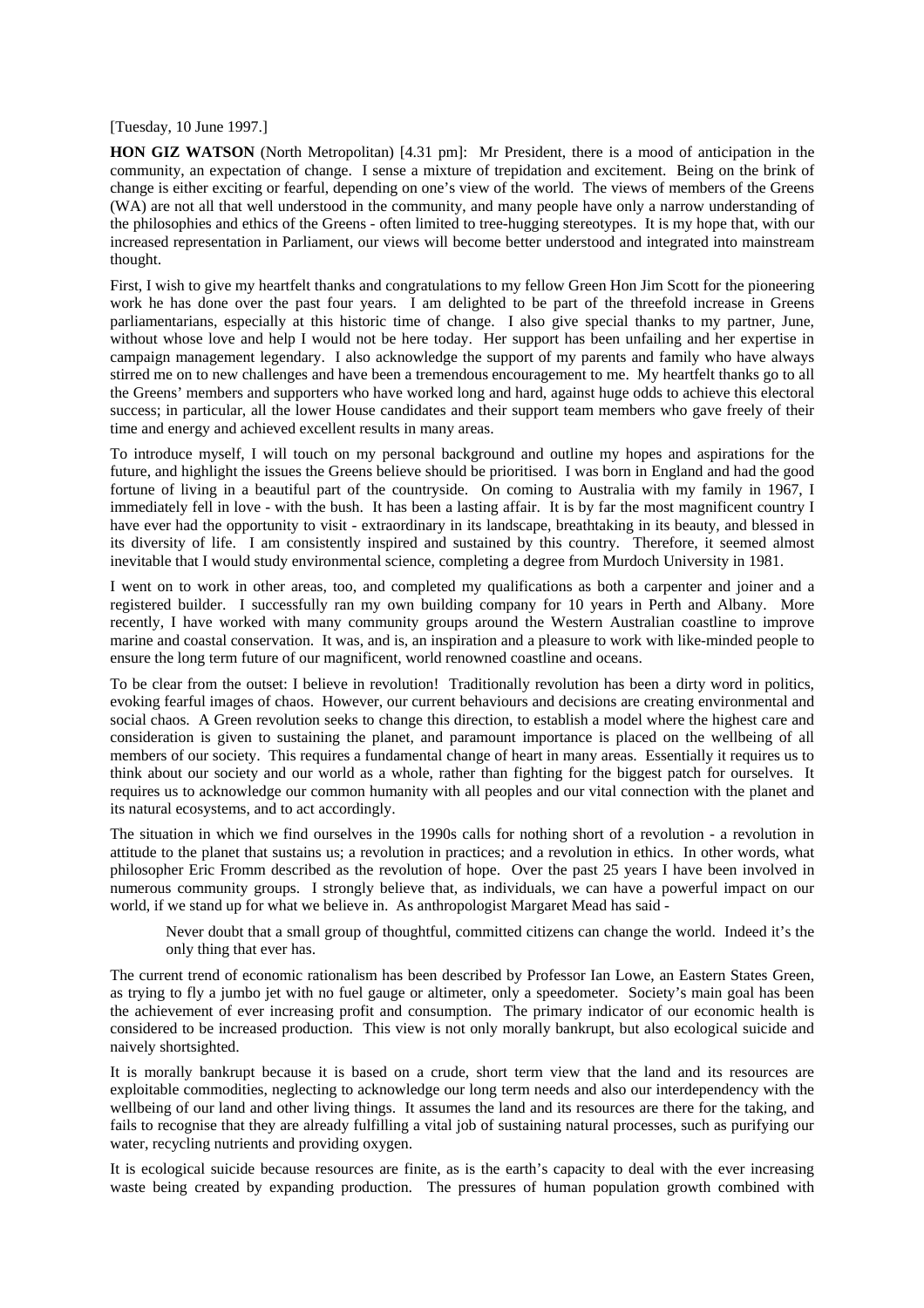irresponsible consumerism are placing an intolerable burden on our ecosystems. As one example, global conventional petrol production will start to decline in about five years; yet there is no sign that our current decision makers are taking this into consideration in their planning.

In Western Australia we have an important clean energy resource in the form of major natural gas reserves in our north west. Economic rationalism tells us that a dollar earned today is more valuable than that earned tomorrow, so the pressure is on to exploit everything as quickly as possible. Professor David Suzuki calls this the economics of extinction. If we were seriously thinking about our long term needs, we would use these reserves conservatively for the benefit of today's and future generations. These gas reserves will be worth infinitely more to future generations in an energy scarce world.

Greens promote the view that has long been held by Aboriginal people; that is, all of us should consider ourselves as custodians of the land and its resources with a responsibility to look after the land, sea and air for future generations and the wellbeing of other species. This is the revolution in attitude.

We must ask the right questions about what we produce and the method of production; whether a product is good and necessary and whether the method of production is the cleanest and best. We must urgently encourage clean, green and clever industries. This means innovative industries which are energy and resource efficient, producing socially worthwhile goods. So-called waste from our production processes should be seen as resources to be recycled.

As to a revolution in practices, I will look at the current situation in Western Australia, at the end of the twentieth century. We live in an ancient country, its ecosystems having evolved over millions of years. Western Australia's natural systems can be described as mega-diverse and the majority of its plants and animals are found nowhere else in the world.

Greens are often seen as the bearers of doom and gloom, and people are turned off by that. However, it is important that we are honest and confront the reality we find ourselves in, so we can make well informed decisions for the future. In the 200 or so years that Europeans have occupied this country we have managed to dramatically change the environment in which we live. Europeans, and the animal and plants that we have introduced, have caused land degradation on a massive scale. In Western Australia alone we have caused the extinction of 10 mammal species, two bird species and 39 plant species. One-quarter of WA's remaining plant species are listed as threatened with extinction. Native forests now cover a mere 1 per cent of the land area. This is less than half of the area before European occupation. The remaining native forests are subject to continuing overexploitation, mainly for low grade products. The Swan coastal plain now has a fraction of its native vegetation, and only 20 per cent of the south west wetlands remains. The majority of our commercial fish species are described as fully exploited. Very few of our current types and levels of land use practices, whether they be mining, farming, logging or fishing, are ecologically sustainable in the long term.

Salinity in our agricultural land is perhaps the biggest and most immediate crisis we face in Western Australia. A recent Agriculture Department report on salinity states -

WA has over 70% of Australia's reported dryland salinity, an estimated 1.8 million hectares of farmland are already salt-affected to some extent and this area could double in the next 15 to 25 years and then double again before reaching an equilibrium ... The fundamental cause of salinity is the replacement of deep-rooted native vegetation with annual crops and pastures used in agriculture ... The resulting annual agricultural loss will be approximately \$64 million annually until salinity reaches a new equilibrium some time in the next century.

Economists talk of debt; however, these are the kind of environmental debts which will by far outweigh any other. We also need to bear in mind this debt is only an estimate of the loss of agricultural productivity; nobody has estimated the debt incurred by the loss of species, water quality and topsoil and the loss of future opportunities. Under present production methods one tonne of wheat costs our land five tonnes of topsoil. It is an environmental disaster of awesome proportions. If any members are in any doubt I suggest that they take an aircraft and experience the true scale of the problem from the air.

Conservation minded people have long demanded a ban on further clearing of native vegetation. Greens (WA) will unequivocally support this. As Commonwealth Scientific and Industrial Research Organisation scientist Denis Saunders has said -

We have failed to sustainably manage our existing agriculture land, why should we allow any more to be cleared?

We also need to provide more resources to rural communities already struggling to grapple with the scale of these problems. Perhaps some of the so-called resource boom or perhaps the imminent gold royalty could be utilised. At the very minimum the revenue raised from resources that are exported - that is, leave our State forever - should at least pay for the maintenance of our environment that sustains us.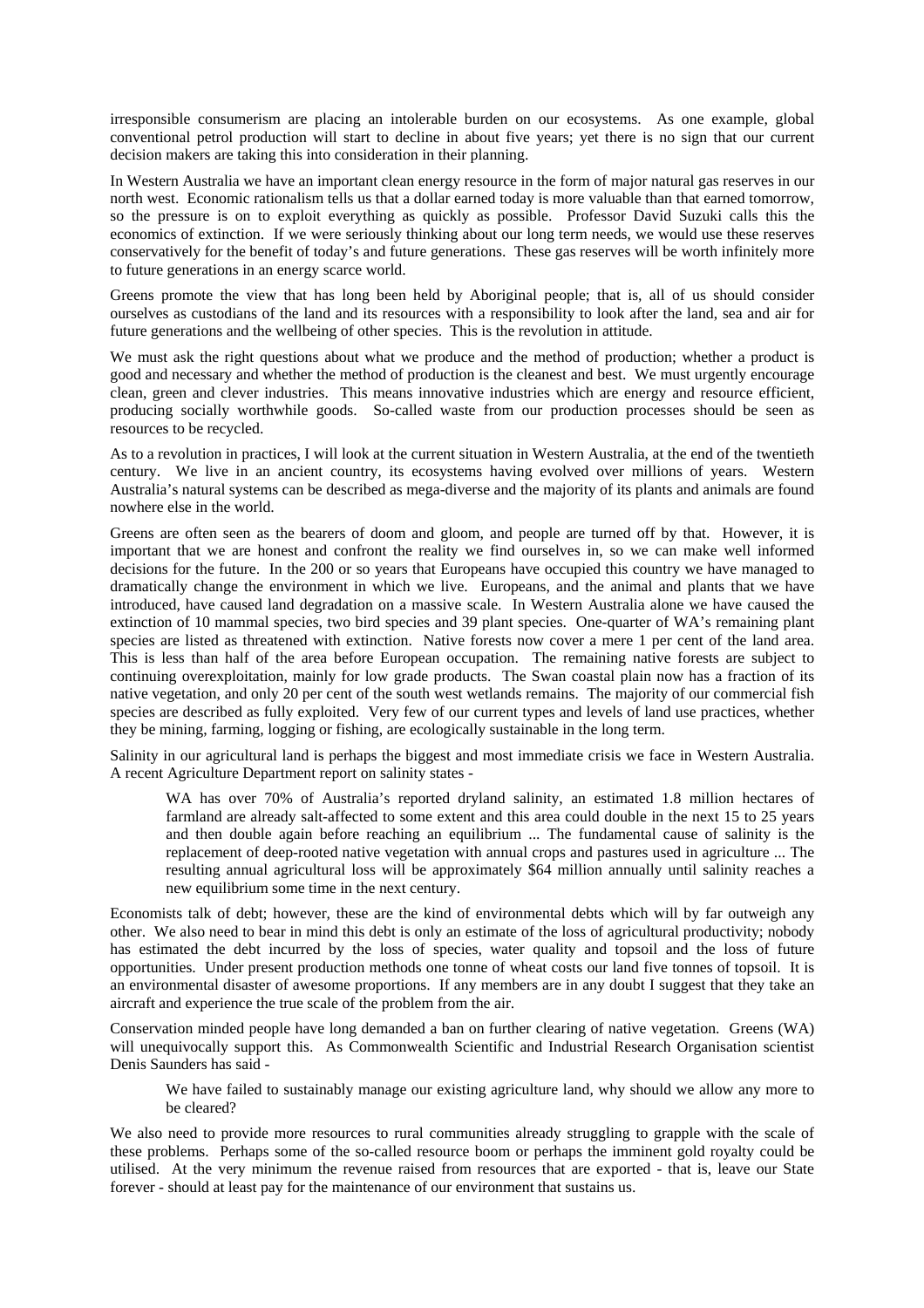Another revolution in practice is the involvement and empowerment of the community to participate in decision making. First and foremost green politics is grassroots politics. We seek to decentralise power and maximise the freedom and self-determination of individuals and communities. We seek to involve the community in all decisions that affect them and draw on their knowledge and experience to guide our policies. We would like to open doors between government agencies and the community, and to break down the us and them mentality. It is our experience that well informed and empowered communities can usually solve most of their own problems and should be encouraged to do so.

I would like to preface what I am about to say about a revolution in ethics by asking members to consider what matters to them. Is it economic gain, surrounding ourselves with goods, the health and happiness of our families, the health of the community as a whole or the security and ability to live our lives without guns or gasmasks to protect us? If we do not consider what matters to us collectively - it is the responsibility of members particularly to consider the collectivity of what we do - what really matters will be lost and we will slide ever faster down the slippery slope of destruction of life as we know it. For example, our decision as a community to profit from the mining and export of uranium comes at a huge cost for thousands of people dying of radiation illness in places like Chernobyl.

The uranium industry plumbs the depths of moral bankruptcy and leaves behind a radioactive legacy of thousands of years. Exporting uranium is exporting cancer. It matters when we engage in this sort of unethical trade, and I am totally committed to stopping it. Likewise buying Nike shoes means that WA consumers are supporting the use of child labour. Other people's children are exploited for the profits of unethical multinational corporations. It matters that we shop with a conscience. Closer to home, it matters what companies we do business with. For example, the French government-owned company Rhone-Poulenc, which has recently been given the go ahead to establish a rare earth plant in Pinjarra, is implicated internationally in the dumping of thousands of tonnes of toxic waste along the coast of Brazil. Rhone-Poulenc also exports the world's most toxic pesticide to Third World countries. This pesticide has the potency to kill an adult with one drop on the skin. I ask members to consider the ethics of this company. It matters enormously when we do business with it.

There is a pressing need to revolutionise our values and create an ethic that values restraint over consumption, the collective good over individual self-interest and adversity over uniformity. That ethic also takes in a global view. Obviously for our society to be strong and healthy the basic infrastructure needs to be secure: Food, housing, education, health care, transport and entertainment. The glue that holds society together is the community's vision of self as a cohesive whole and the individual's sense of his or her own value within that vision. It is the acts of kindness that we experience that make life worthwhile. Caring about the wellbeing of others or receiving that care is what makes us function well as human beings. With an increasing number of people concentrating their primary concerns on economic gain the world becomes a dangerous place. Competing fiercely for limited resources polarises our society: Men against women, young against old, haves against have nots. A community which encourages cooperation and welcomes diversity will be strong and flexible and best able to respond to the future. A community which exercises consumer restraint and advocates actions which are supportive and which reflect collective good will not have alienated youth with destructive and antisocial behaviour. These social problems are a symptom of a dysfunctional society. The ever increasing drug problem is just one of the direct results of an unethical value system, a signpost warning us that our society is in need of radical readjustment.

On a recent visit to Perth international activist and writer Joanna Macy said -

In the future people will look back to this time and will call it something like "the great turning point".

Greens (WA) aim to play a part in that turning. We aim to build a society that values our young people as one of our most precious resources; values the world that they will inherit; values their ideas and creativity; and values their individual contribution to diverse culture. Older members of our community are often also overlooked. We have much to learn from their life experience and accumulated knowledge. We can learn from other cultures where older people are revered and esteemed and really listened to. Greens value diversity over conformity. Diversity is a natural expression of life, and that diversity includes equity within the law and an end to discrimination for the gay and lesbian community, of which I am a proud member. The Foss amendments must be repealed as they sanction discrimination in housing, in education and in the provision of services to gays and lesbians. Also it is time for the age of consent for gay males to be brought into line with the rest of the community - that is, 17 years old.

Greens support unequivocally the aspirations of Aboriginal people in this country to obtain land rights and recognise that huge injustices have been done to them and their culture. We will work with them in a spirit of reconciliation and cooperation. The coexistence of native title and pastoral leases on crown land is supported by